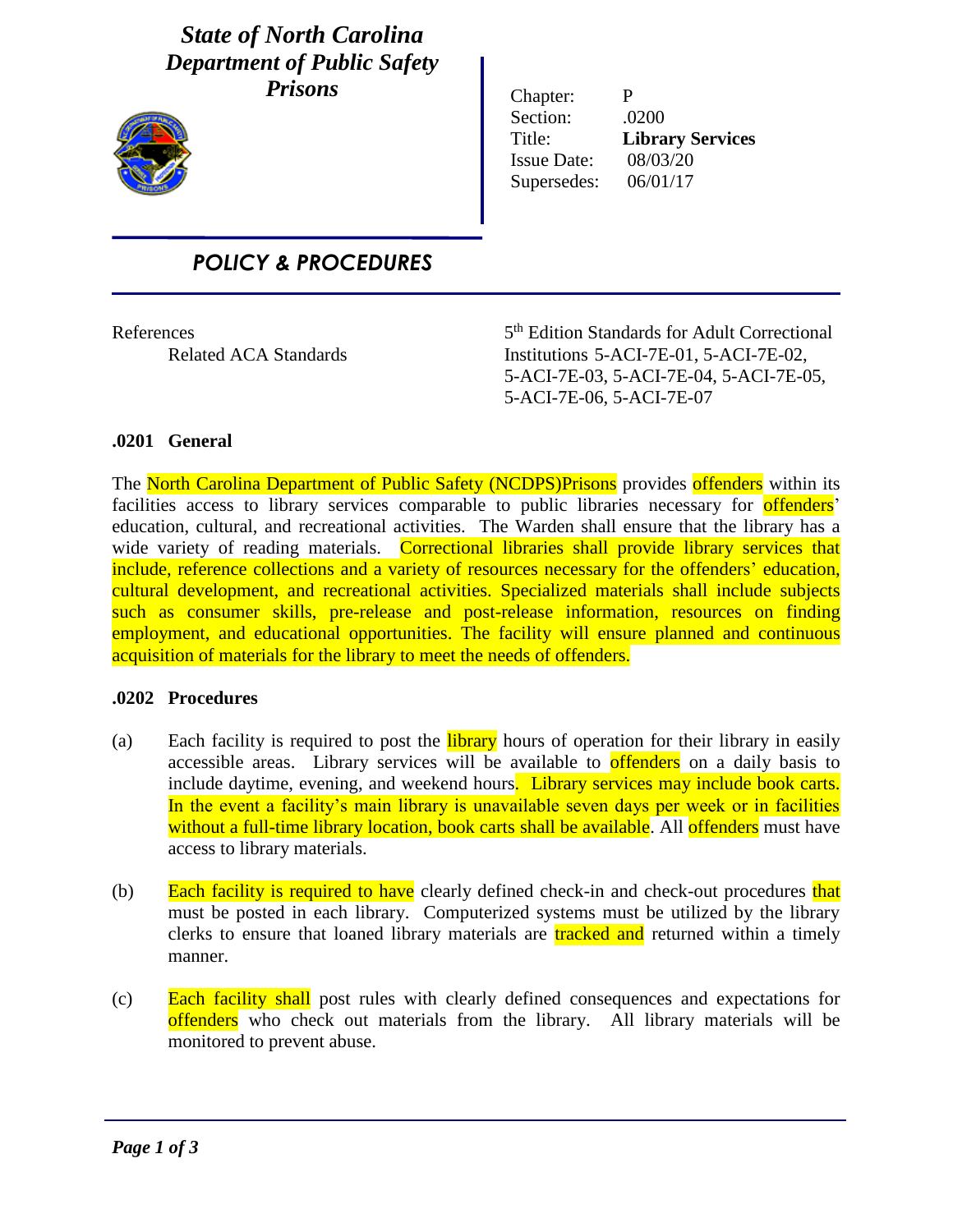(d) Facility libraries will classify and categorize all materials in an organized system, have a procedure for the circulation of materials, provide information service and reader's advisory service, and **provide a method for the** promotion of library materials. Other services may include book lists; special programs; contests for poetry, art, and writing; and/or audiovisual materials for educational and recreational purposes. Reasonable accommodations shall be made available for offenders with special needs.

#### **.0203 Coordination and Supervision**

- (a) The Education Services Library Services Coordinator shall indirectly supervise and assist facility Librarians, Program Specialists, Library Assistants, **offender** library clerks, school principals, and other library staff with the overall operation of the facility library. The Library Services Coordinator must hold a master's degree in Library Science, Information Resources, Media Services or related degree.
- (b) Each facility must have a qualified staff member, contractor, or community volunteer who coordinates and supervises the facility's library services. If the person is not a trained librarian, the Library Services Coordinator shall be available to conduct the training of staff members, contractors, or volunteers.
- (c) Prisons may authorize the use of **offender** library clerks to assist with the operation of the library. The selection and assignment of each clerk is made by appropriate facility staff. Each offender library clerk is provided with a detailed orientation and training in library operations to include circulation procedures, book repairs, providing technical assistance, and promotion of new acquisitions.
- (d) Each facility receives a yearly library budget based on the total number of **offenders** housed at the facility. The Library Services Coordinator consults and/or assists each facility with the purchase of library books, newspapers, equipment, computer software, maintaining updated circulation, inventory of assets, and other materials. Library purchases shall be made in accordance with DPS Fiscal Policy and Procedure, .2600.
- (e) Facility library coordinators must consult with the Library Services Coordinator prior to selecting and purchasing materials for the library. All purchases must meet the educational, informational, and recreational needs of the entire offender population. In addition, no publication should be purchased, accepted as a donation, or be otherwise available for circulation that is on the Master List of Disapproved Publications, or that violates Publications policy as described in D.0101 and following. The Master List of Disapproved Publications will be reviewed to ensure the publication is not on the disapproved list. The Publications Review Committee may be consulted for guidance concerning any publication.
- (f) Inter-Library Loan Programs with local and state public systems should be utilized to increase materials availability without increasing acquisition expenses, upon approval by